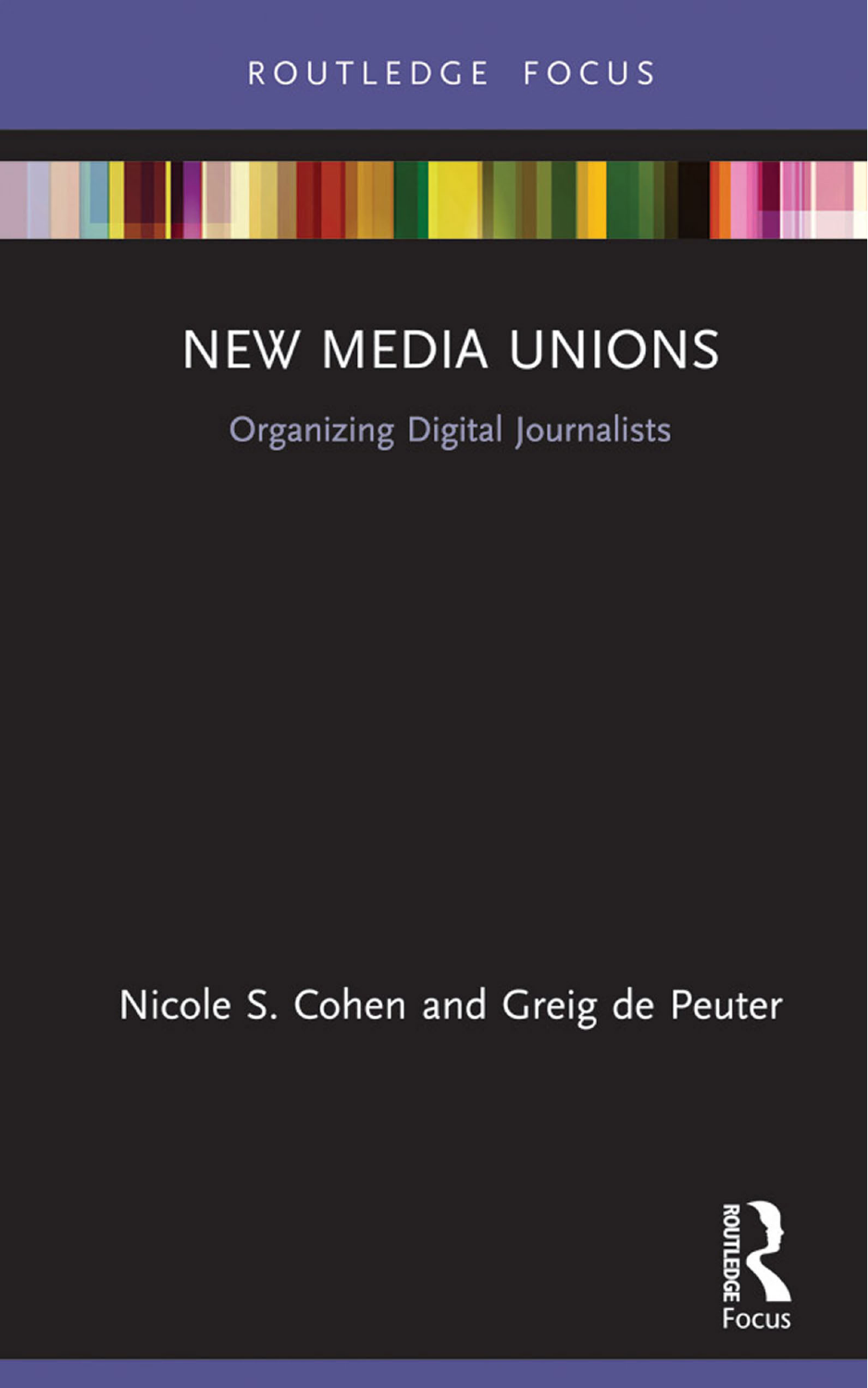# **New Media Unions**  Organizing Digital Journalists

**Nicole S. Cohen and Greig de Peuter** 

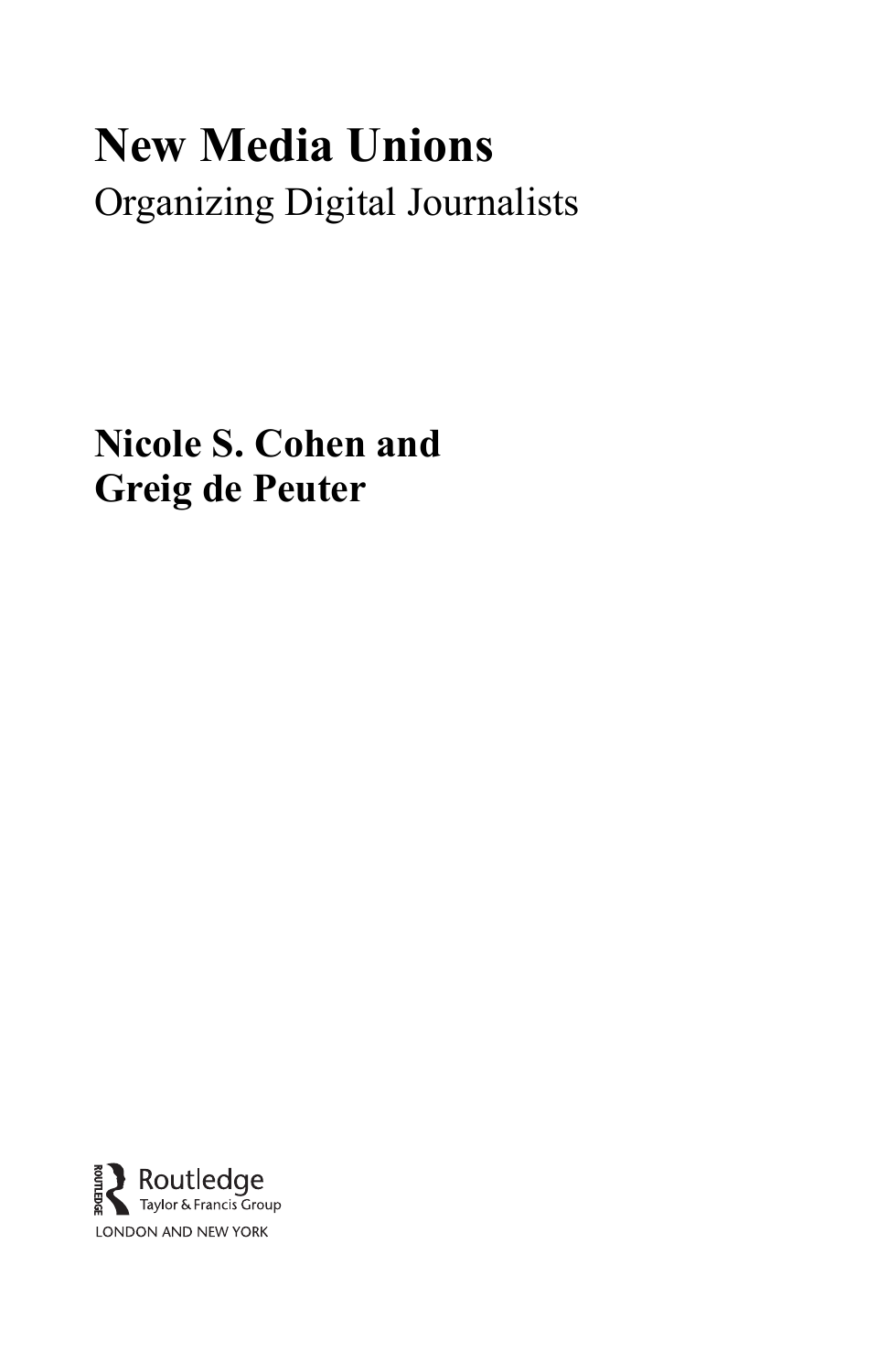First published 2020 by Routledge 2 Park Square, Milton Park, Abingdon, Oxon OX14 4RN

and by Routledge 52 Vanderbilt Avenue, New York, NY 10017

*Routledge is an imprint of the Taylor & Francis Group, an informa business* 

© 2020 Nicole S. Cohen and Greig de Peuter

The right of Nicole S. Cohen and Greig de Peuter to be identified as authors of this work has been asserted by them in accordance with sections 77 and 78 of the Copyright, Designs and Patents Act 1988.

All rights reserved. No part of this book may be reprinted or reproduced or utilised in any form or by any electronic, mechanical, or other means, now known or hereafter invented, including photocopying and recording, or in any information storage or retrieval system, without permission in writing from the publishers.

*Trademark notice*: Product or corporate names may be trademarks or registered trademarks, and are used only for identification and explanation without intent to infringe.

*British Library Cataloguing-in-Publication Data*  A catalogue record for this book is available from the British Library

*Library of Congress Cataloging-in-Publication Data*  A catalog record for this book has been requested

ISBN: 978-1-138-32711-5 (hbk) ISBN: 978-0-429-44945-1 (ebk)

Typeset in Times New Roman by Apex CoVantage, LLC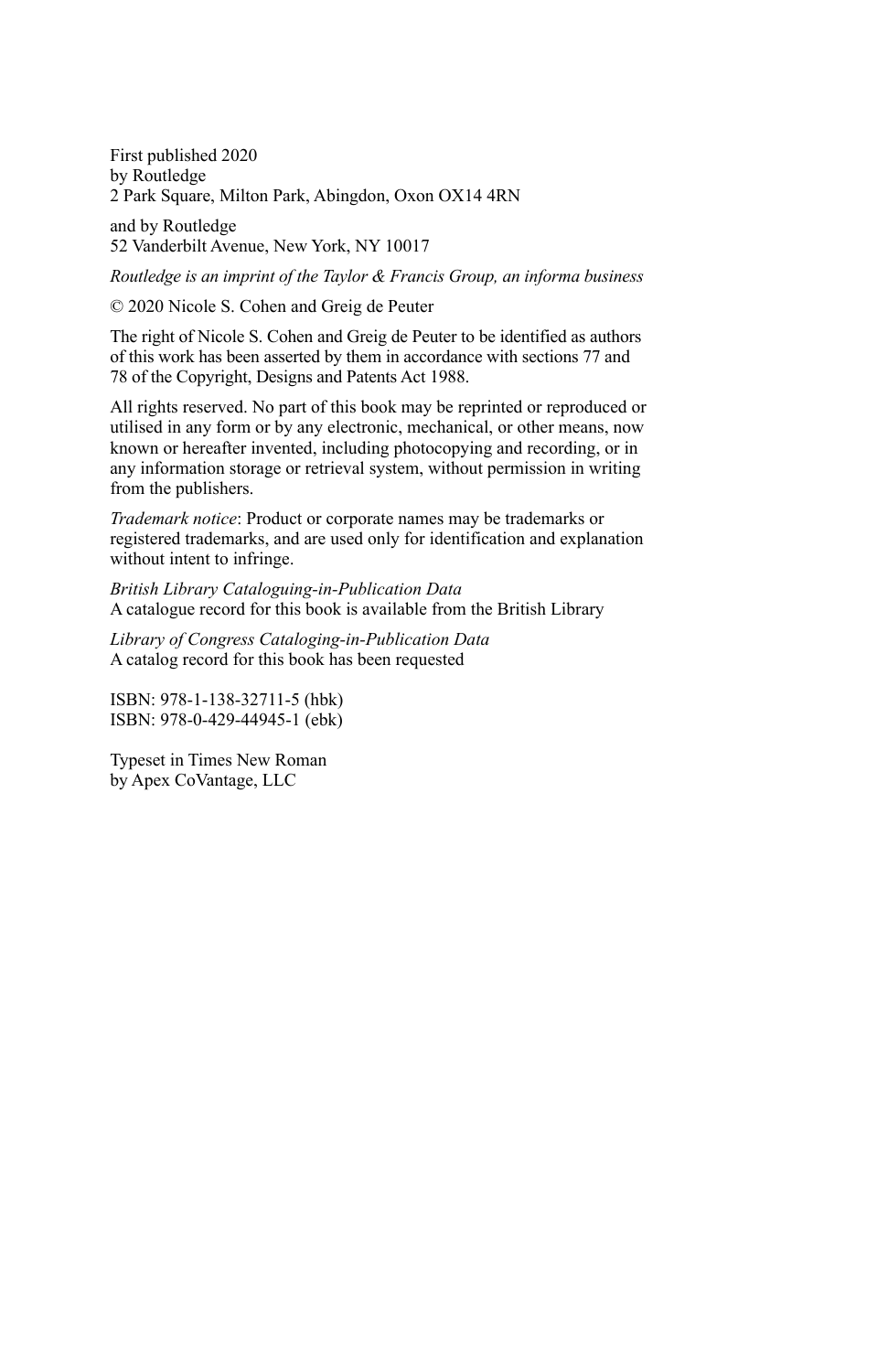## <span id="page-3-0"></span> **Contents**

|   | Acknowledgments<br>Successful union drives and union affiliation,<br>May 2015-November 2019<br>Introduction | vi                 |
|---|-------------------------------------------------------------------------------------------------------------|--------------------|
|   |                                                                                                             | vii<br>$\mathbf X$ |
| 1 | Motivation                                                                                                  | 1                  |
| 2 | Activation                                                                                                  | 12                 |
| 3 | Mobilization                                                                                                | 25                 |
| 4 | Recognition                                                                                                 | 42                 |
| 5 | Negotiation                                                                                                 | 57                 |
| 6 | Transformation                                                                                              | 72                 |
|   | Bibliography                                                                                                | 86                 |
|   | <b>Index</b>                                                                                                | 96                 |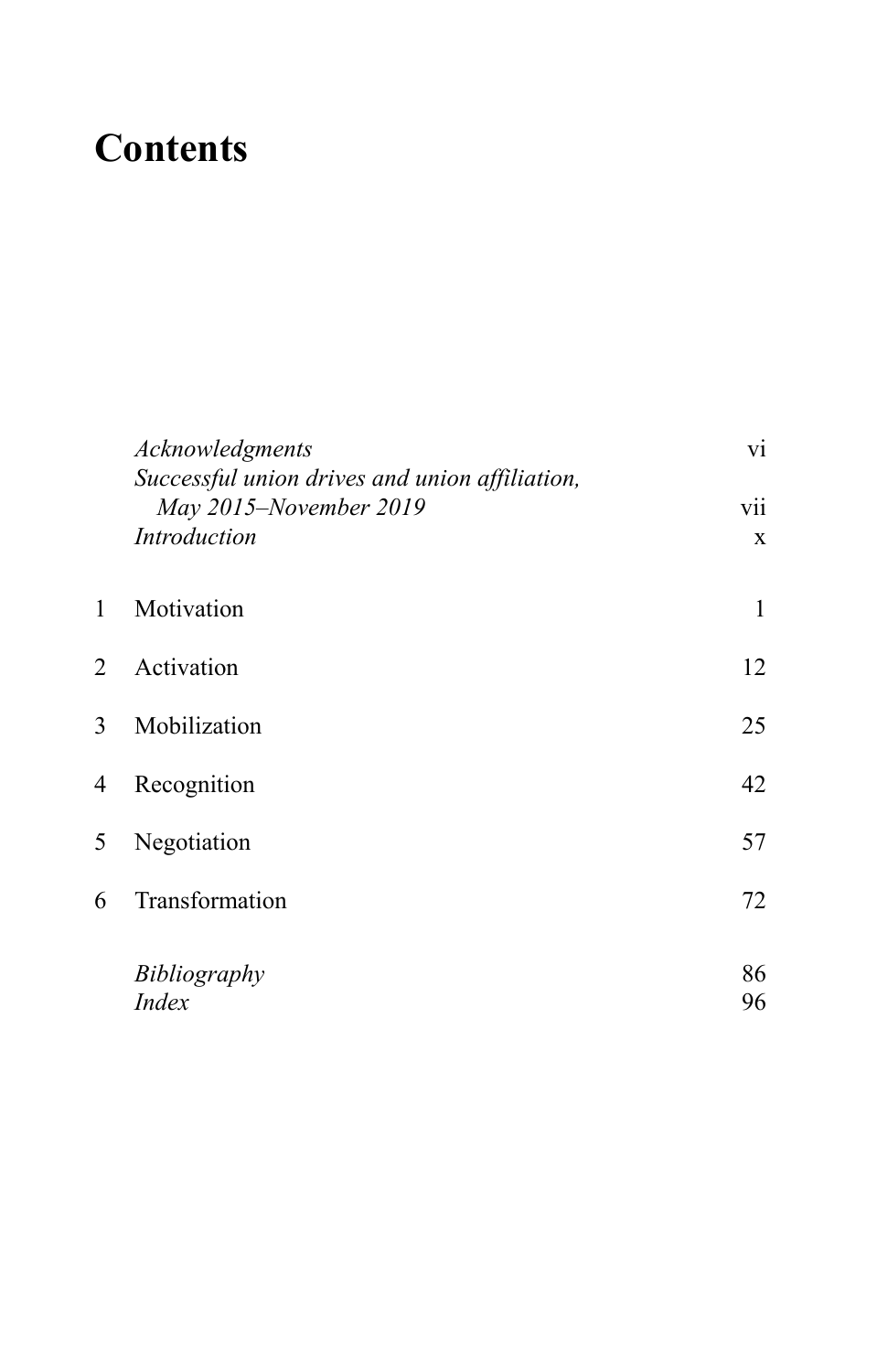### <span id="page-4-0"></span> **[Introduction](#page-3-0)**

#### **A positive precedent**

It's a smile befitting the making of media labor history. On October 16, 2019, the *Los Angeles Times* published a photo of journalists and bargaining committee co-chairs Caroline A. Miranda and Anthony Pesce high-fiving each other, a beaming smile on Miranda's face. Moments earlier, a tentative agreement was reached between the L.A. Times Guild and the *Los*  Angeles Times.<sup>[1](#page-10-0)</sup> The bargaining committee had been in drawn-out first contract negotiations for 15 months, and Guild members mounted several highprofile actions, including sit-ins, walkouts, and social media campaigns, to win a strong contract. And win they did. The proposed agreement contains immediate pay raises (some members will see an \$11,000 boost in year one of the three-year contract); limitations on management's ability to outsource work; provisions to increase newsroom diversity (for open positions, managers will have to interview at least two candidates from historically underrepresented groups, including women, Black, Latino, Asian American, Native, and LGBTQ journalists); healthcare benefits; extended parental leave; a just-cause clause (meaning employees can no longer be fired at will); and improved intellectual property rights.<sup>2</sup> When ratified, this will be the first union contract in the "138-year history" of the "steadfastly" nonunion paper, and it will transform working conditions for the 475 media workers who belong to the union.<sup>3</sup>

The L.A. Times Guild is one of over 60 new media unions that have formed since Spring 2015. What began as a "wave" of digital-first newsrooms organizing unions has developed into a full-blown movement to unionize journalism in the United States. Although journalism in North America has been a relatively unionized industry since The Newspaper Guild formed in 1933,<sup>[4](#page-10-0)</sup> newspaper union membership has declined over the past few decades alongside shrinking employment in journalism,<sup>[5](#page-10-0)</sup> and until the wave kicked off, unions had not made headway into the expanding digital-first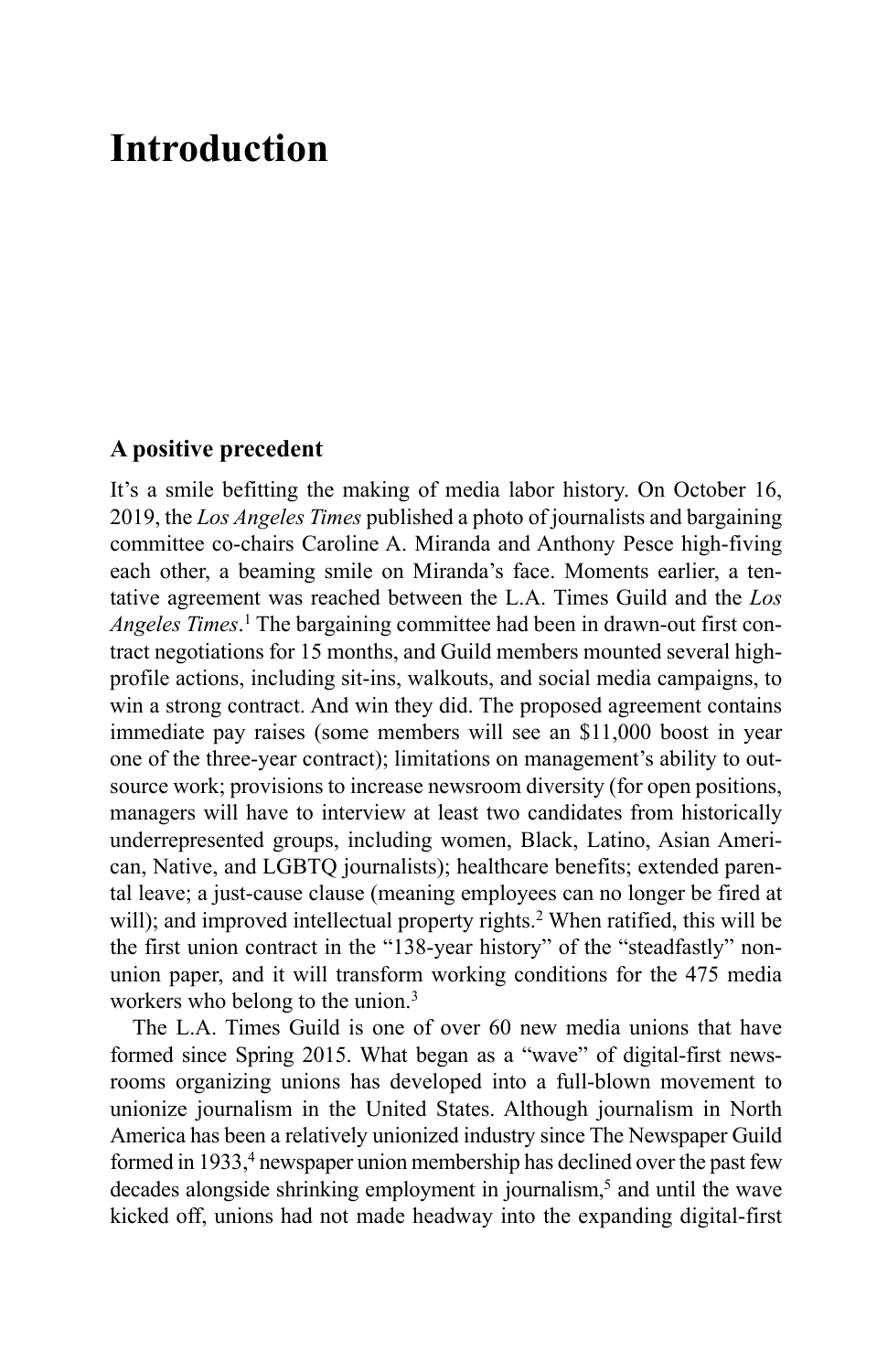<span id="page-5-0"></span>journalism sector. (A few digital outlets were unionized prior to 2015: the Times Company Digital was the first "stand-alone on-line news organization" in the United States to organize in 1995 with The Newspaper Guild of New York, now the NewsGuild of New York;<sup>6</sup> AOL UK unionized with the National Union of Journalists in 2006; progressive news website Truthout in 2009; and The Daily Beast became a unionized shop in 2011 after a merger with *Newsweek*, and negotiated its own collective agreement in 2014. In 2015, [Canoe.ca](https://Canoe.ca) became the first digital site in Canada to unionize.) So, the announcement in April 2015 that Gawker Media was unionizing with the Writers Guild of America, East (WGAE) took the industry and labor movement observers by surprise.

A union, understood by many as a relic of a fading industrial age, belied assumptions about digital-first newsrooms like Gawker: laid-back workplaces staffed by young writers who are underpaid but happy to be employed, fueled by a techno-libertarian ethos more common to tech startups than to legacy media outlets, housed in offices that look more like nightclubs than newsrooms. Indeed, just three months prior to Gawker unionizing, *The Washington Post's* conclusive account of "why internet journalists don't organize" cited structural and ideological barriers, including limited awareness of unions and no class power among a "generation of younger workers . . . who've built personal brands that they can transfer to other media companies."[7](#page-11-0)

Gawker Media's union drive was the first in recent years to challenge assumptions about noncommittal millennial media workers predisposed to job hopping. In a statement announcing unionization, instigator Hamilton Nolan wrote, "the online media industry makes real money. It's now possible to find a career in this industry, rather than just a fleeting job."<sup>8</sup> He argued that journalists need a voice in decisions about their work and working conditions, and listed a few of the major issues that later union drives would thrust into the spotlight: intense working conditions, long hours, unpaid overtime, precarious employment, management disorganization, no benefits, sexual harassment, challenges to editorial independence, and low and wildly unequal pay, especially among women and racialized workers. Nolan indicated broader aspirations, too: "There are plenty of companies in this industry whose workers could desperately use the help of a union. If we can show that it's possible, I hope that a positive precedent will be set."

A precedent was indeed set: soon, journalists at dozens of digital outlets, newspapers, and magazines unionized, including Vice, Huffington Post, Slate, [Vox.com](http://Vox.com), The New Yorker, The Chicago Tribune, and New *York* magazine. In November 2019, the print and digital editorial, video, design, photo, and social media staffs at 24 publications owned by publishing giant Hearst Communications—including *Cosmopolitan*, *Men's Health*,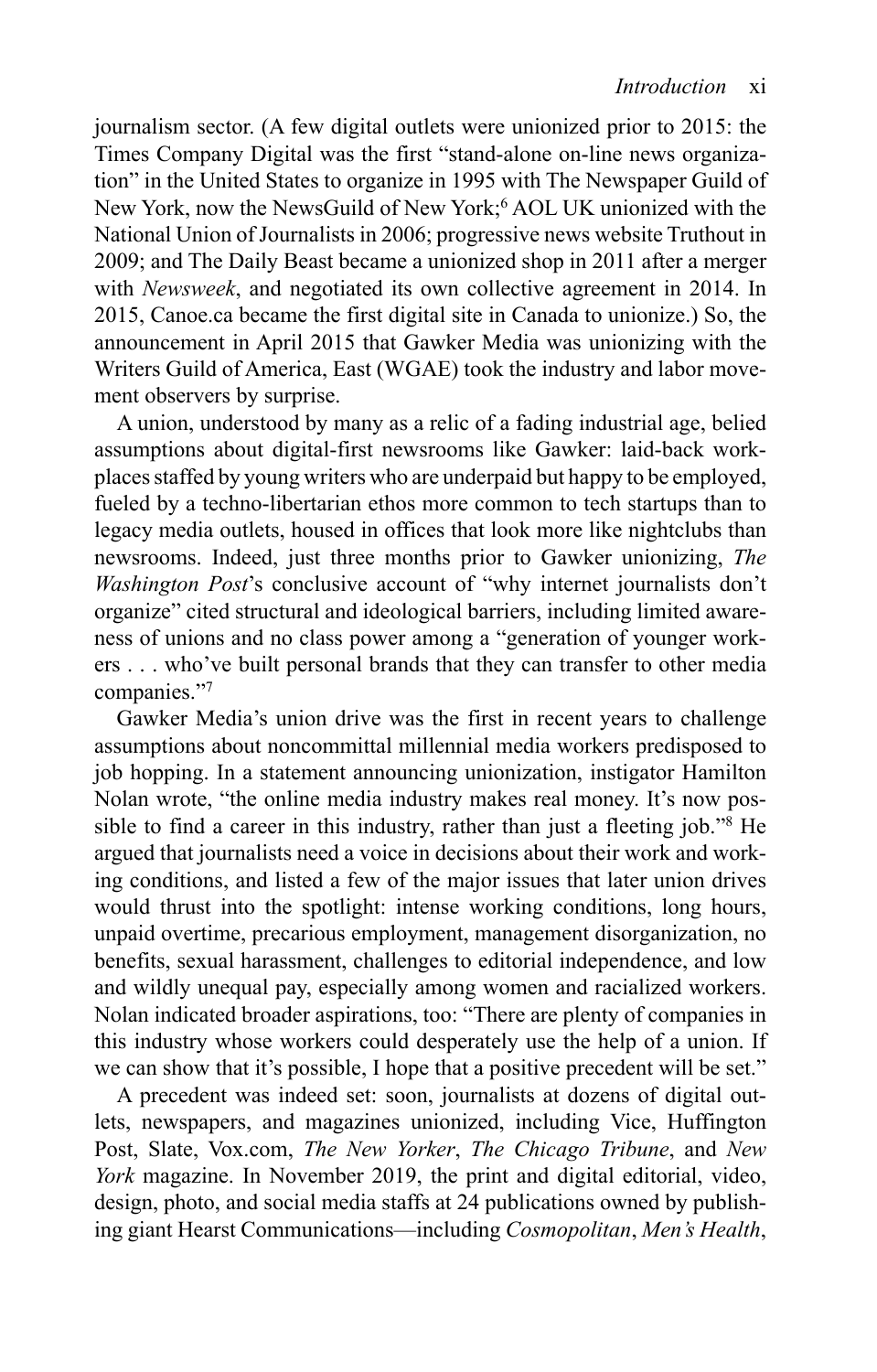<span id="page-6-0"></span>and *Harper's Bazaar*—announced they were unionizing with the WGAE. If recognized, these 500-plus workers will constitute "one of the largest editorial units in the media industry."<sup>9</sup> By the time we finished writing this book, over 60 outlets had unionized (our list, updated at the time of writing, is on page vii). Workers joined the WGAE, which historically represents film, television, and radio writers, and branches of The NewsGuild, the journalists' wing of the 700,000-member Communication Workers of America. Four years after Nolan's call to arms, what media commentators have called a "wave" of organizing looks more like a movement.

This book investigates a brief but intense period of union organizing in journalism, primarily but not exclusively in digital journalism. Although it has been the digital-first outlets that have attracted most media attention, many newspapers, especially small newspapers, and several magazines have also unionized in recent years. We begin the book by considering the reasons why journalists want to unionize, and follow journalists as they collectively diagnose systemic issues; engage in the process of organizing a union from scratch; face anti-union backlash from management; use communication strategically to mobilize support and win recognition; and participate in collective bargaining, winning significant gains and creating a new labor code for journalism in a digital age. Contemporary unionization in journalism represents continuity through change rather than disruption and novelty. While some elements of organizing campaigns are new and specific to the current dynamics of journalism, many aspects reflect historical patterns of collective organizing and management responses, both within and beyond journalism.

Each chapter considers the range of processes and practices involved in organizing labor unions. Taken together, the insights in this book suggest that if journalism is to have a future, it must be organized. As the journalists who we interviewed have demonstrated, labor organizing is not just about improving working conditions for individuals, but is a broader effort to build organizational infrastructure that can transform journalism, making it accessible, inclusive, and kinder to those whose commitment to journalistic ideals keeps them in such a volatile, precarious industry. Unionization is just one strategy to address journalism's hyper-commodification in contemporary capitalism—others have advocated for public, non-profit journalism and worker-owned co-operatives, for example.<sup>10</sup> Our study of class relations in digital journalism provides a counter-perspective on an industry in flux, whose protagonists—young journalists confronting precarious futures—are using the collective organizing process to articulate a bottom-up vision for journalism's future. As a journalist who helped organize her newsroom told us, "our generation is kind of screwed. And it's going to take unionization to really save us . . . from this precarious situation that we're in."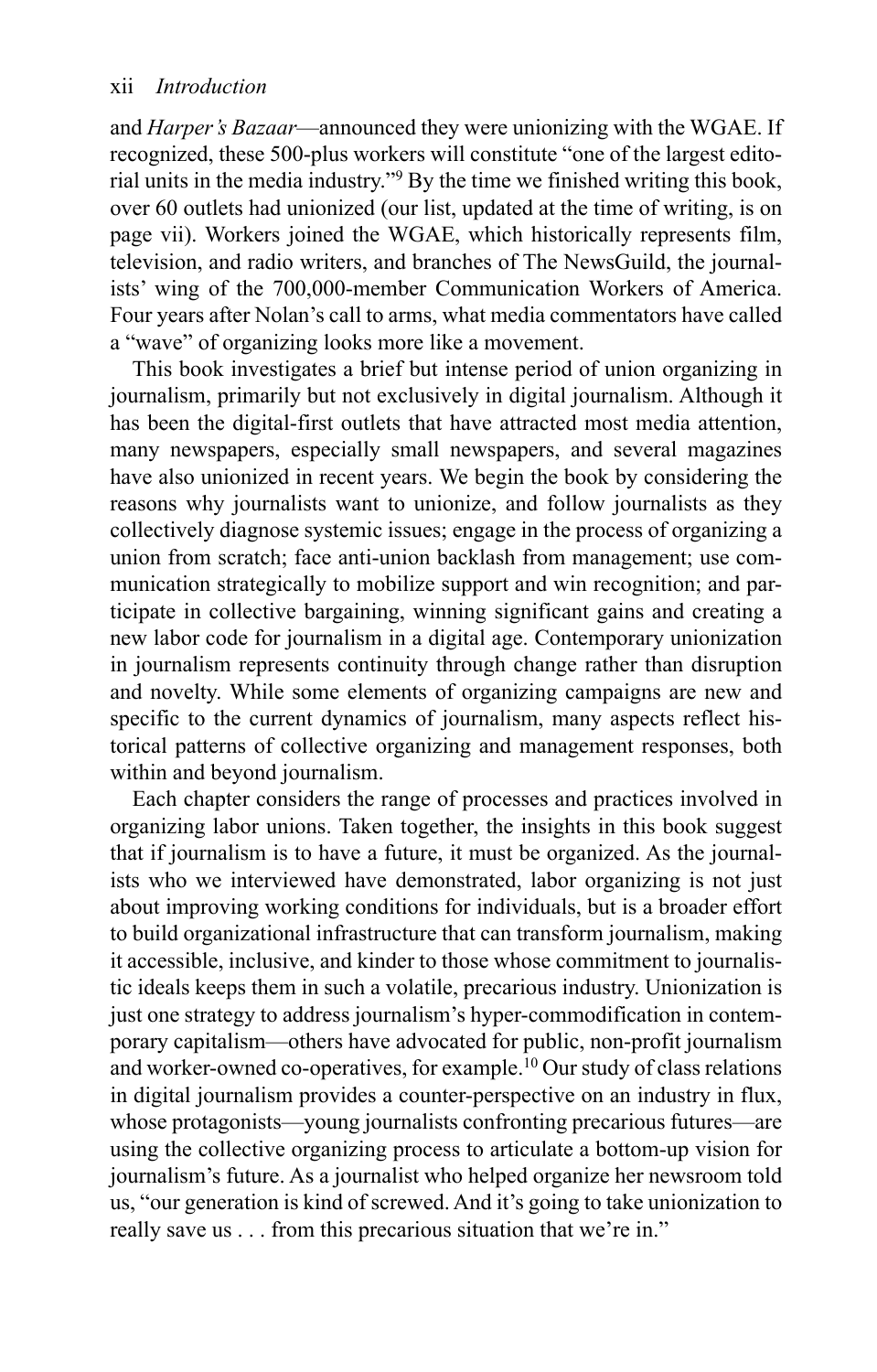#### <span id="page-7-0"></span>**Journalism, labor, and organizing**

The term crisis has been used by scholars and commentators to describe journalism's current state for well over a decade now. At its most narrow, "crisis" is shorthand for the declining profits newspaper corporations enjoy as advertising revenue shifts from print-based to digital media. But the resulting challenges for journalism include mass layoffs of reporters; shuttering of newspapers, especially local and community papers, across Canada and the United States; increased consolidation and concentration; control by and influence of tech giants Facebook and Google; shrinking newsrooms and a corresponding decline in robust reporting; and general uncertainty as for-profit media rapidly adjust business models and strategies in reaction to digital technologies and a changing political economic climate[.11](#page-11-0) Such challenges have serious implications for citizens and for journalists, who bear the brunt of change and uncertainty, as crisis discourse is regularly used to justify layoffs, precarious employment, and shrinking journalistic resources.

While not denying that this period of change and uncertainty has serious consequences for journalism, in this book we advocate a shift in perspective from a crisis discourse, which can limit options for change and usually argues for restoring journalism's profitability without questioning its economic organization[. 12](#page-11-0) Drawing on critical political economy and labor studies perspectives, we propose a focus on collective organizing in journalism as a way to understand its current dynamics. Attending to labor and resistance foregrounds the power and social relations coursing through contemporary journalism—many of which have long been present, such as the challenges of commodifying a social good such as journalism and the class relations between capital and labor—highlighting who pays for journalism's crisis, and who has visions for alternate futures.

While not a major focus of journalism studies and certainly a neglected area of digital journalism scholarship, research on work and labor in journalism has shed light on journalists' working conditions, including speeded-up and intensified workloads, declining autonomy, and precarious work[. 13](#page-11-0) As one writer puts it, digital media in particular "relie[s] on its young . . . staff to churn out content, respond nimbly to every change in the Facebook algorithm and sometimes even mine their personal pain for clicks in the pursuit of blistering traffic growth."<sup>14</sup> Scholars have documented journalism his-tory from a labor perspective,<sup>[15](#page-12-0)</sup> and examined the formation of journalists' unions and labor conflict.<sup>16</sup> More recent case studies provide insight and commentary on efforts to unionize journalists in digital and legacy media. [17](#page-12-0) This book contributes to this scholarship with an in-depth, empirical study of journalists' efforts to unionize since 2015.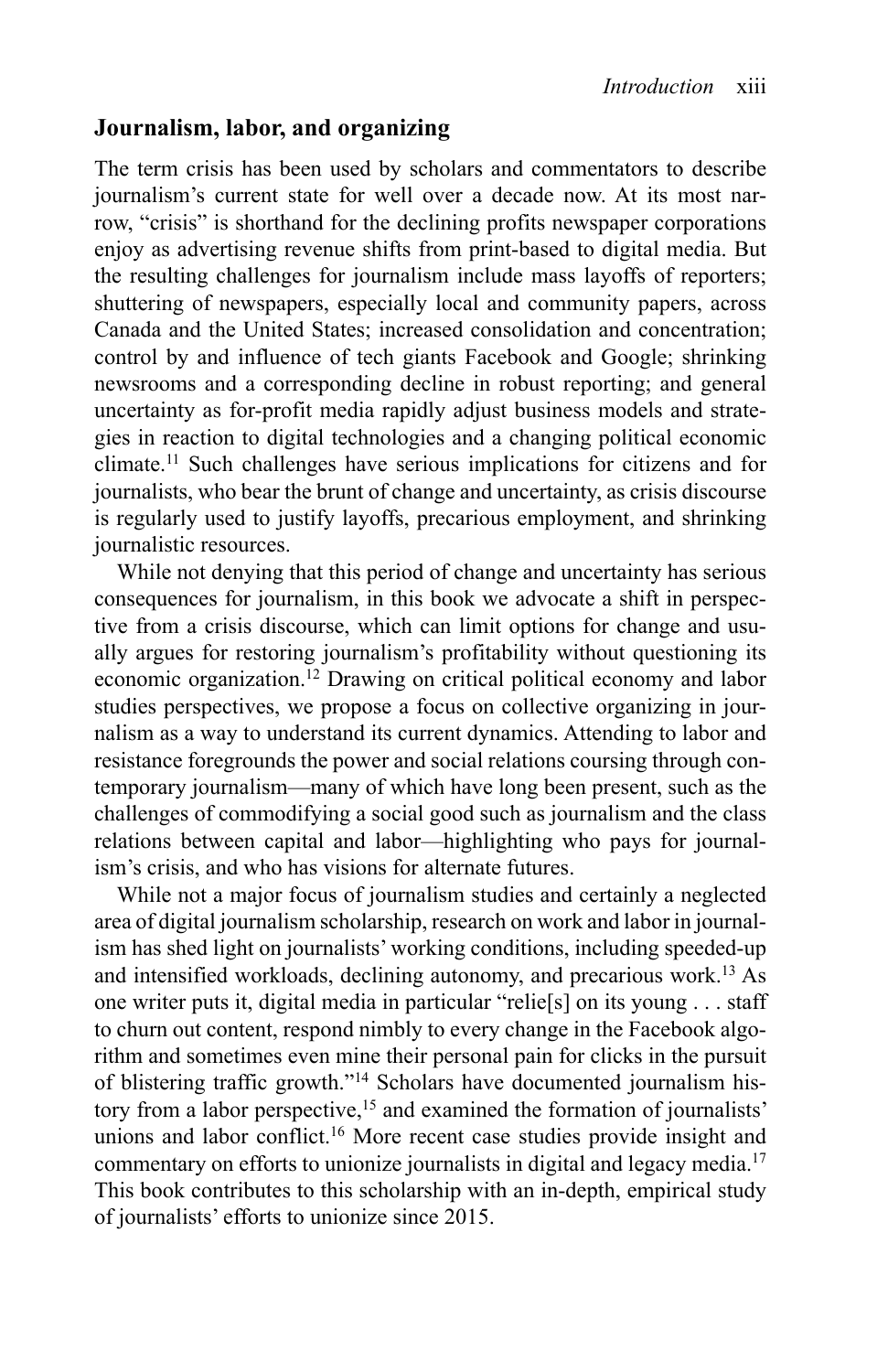#### <span id="page-8-0"></span>xiv *Introduction*

We focus on the process and social relations of organizing. Drawing on labor movement scholars, we conceptualize union organizing as more than an effort to set up an organization to represent journalists, or what may be considered "a set of practices and tactics," as Melanie Simms and Jane Holgate put it. Rather, argue Simms and Holgate, organizing should be considered a "wider political initiative" that privileges "worker self-organization" for power."<sup>18</sup> The aim of organizing should not just be membership growth for the sake of it, but rather building worker power with political objectives in mind[.19](#page-12-0) Such an approach is evident among the new media unions forming in journalism. As we demonstrate, while parent unions play key roles in organizing unions, self-organization is a vital dynamic propelling the new media union movement, and journalists' aims coalesce around democratizing the workplace, fairness, equity, and safeguarding their ability to practice journalism with integrity.

Key to organizing, stress Simms and Holgate, is to ask what unions are organizing for. For Jane McAlevey, organizing's "primary purpose is to change the power structure."[20](#page-12-0) Organizing is not just about improving material gain for union members, although certainly improvements to pay and benefits are core motivators. More so, organizing is aimed at empowering "ordinary" people, as McAlevey puts it, to develop a power analysis that can be used for long-term transformation. As the following chapters demonstrate, the unionizing process has enabled journalists to develop and deepen a power analysis of the industry in which they work and the relations between those who hold powerful positions—management, owners, and media companies—and those who do the labor of producing the journalism that keeps companies going. Organizing helps workers "connect the dots" between their individual experiences and "the larger system" in which they live and work, and, ultimately, aims to "transfer power from the elite to the majority."<sup>21</sup> Through organizing, journalists have articulated a vision of sustainability, accessibility, equity, and integrity, core expectations that can improve individual working conditions while raising standards across the industry and ensuring journalistic work is accessible and protected.

As Astra Taylor writes, organizing "aims to bring others into the fold, to build and exercise shared power," and "involves . . . aggregating people around common interests so that they can strategically wield their com-bined strength."<sup>[22](#page-12-0)</sup> The work of organizing, she adds, is threefold. It requires "creating infrastructure and institutions, finding points of vulnerability and leverage in the situation you want to transform, and convincing atomized individuals to recognize that they are on the same team (and to behave like it)." Prior to 2015, as Lydia DePillis highlighted in the *Washington*  Post, digital journalists were understood to be brand-building, competitive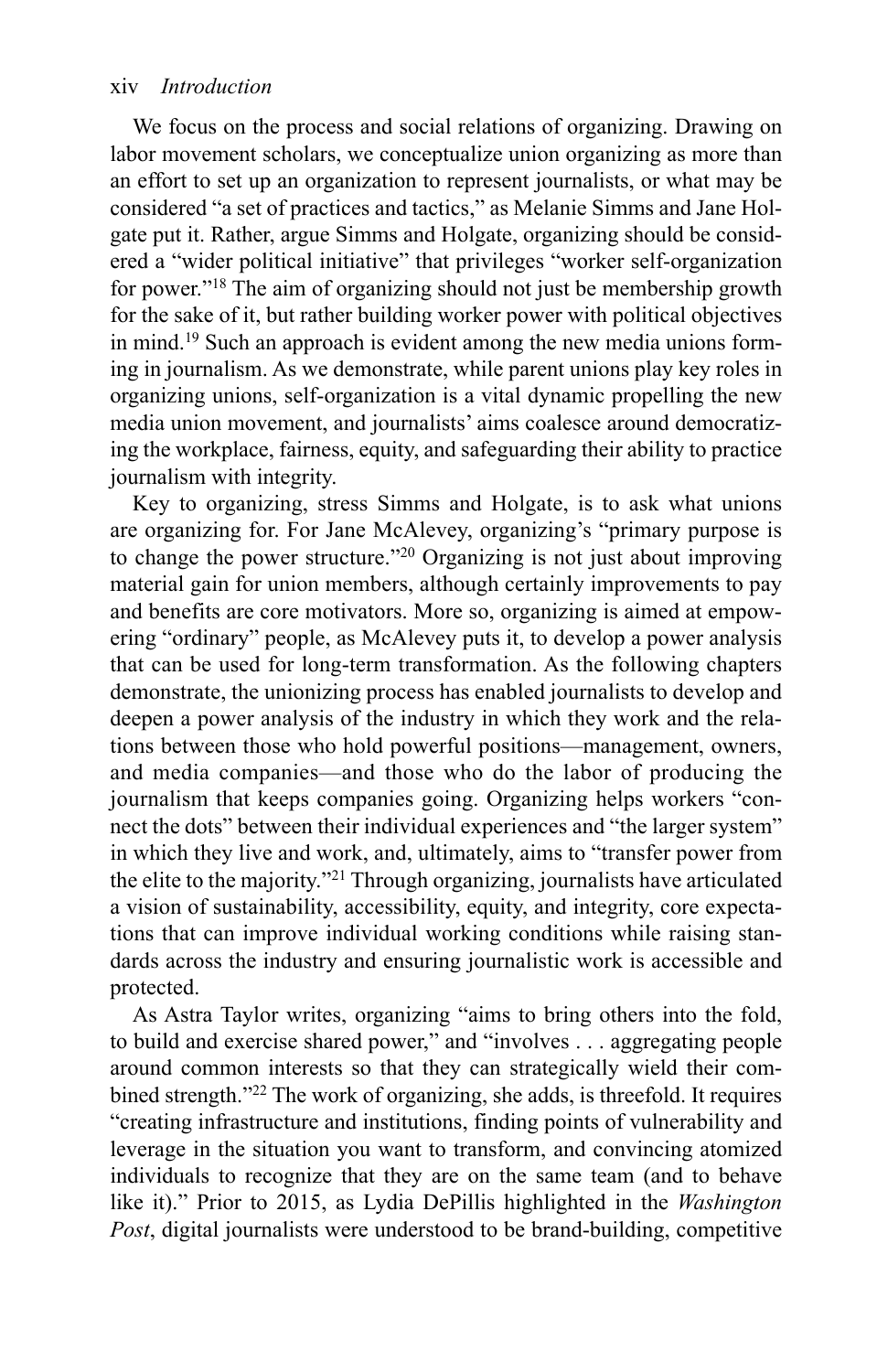<span id="page-9-0"></span>individuals hustling to secure coveted positions at hyped media companies, whatever the cost (usually low salaries and burnout). But studying efforts to unionize digital journalism, and journalism more broadly, shows that young media workers are just as inclined to build and mobilize solidarity and friendships, as they realize it's employers who benefit most from journalists estimating their value in individualized terms. As sociologist Rick Fantasia writes, "in a society in which individual initiative is held to be the only legitimate avenue of social mobility and improvement, collective action is a remarkable accomplishment."[23](#page-12-0)

#### **Digital journalists organize**

The entrance of more than 2,000 young media workers into the labor movement in five short years is remarkable indeed. To understand this development, we conducted 49 in-depth interviews with 48 people (some were group interviews, and some follow-up interviews) between October 2016 and July 2019. We interviewed journalists who served on organizing committees or bargaining committees in 20 different newsrooms, as well as union staff at the WGAE and the Canadian Media Guild, The NewsGuild, The NewsGuild of New York, and the Washington-Baltimore NewsGuild. While we identify some participants in the book, most have chosen to remain anonymous. We also draw on media coverage, observation of union social media accounts, union-produced documents, and collective bargaining agreements. The story we tell in the following pages is shaped by the perspective of those we interviewed, who all were either active organizers and leaders in their unions or union staff and organizers. While we critically assess the limits and possibilities of the movement to unionize journalism, overall, we share our interviewees' perspective that transforming digital journalists' material conditions through collective organizing is vital for ensuring journalism as a form of potentially democratic communications has a sustainable future in the digital age.

A note on terminology: throughout the book, we use the term journalist because we are mostly writing about workers who do journalistic work, or who "research, investigate, interpret and communicate news and public affairs" in newspapers and digital formats. [24](#page-12-0) Despite this general description, we recognize that journalistic work is transforming and that people perform a great diversity of work in both digital and print-based outlets—new bargaining units include social media editors, photographers, and video producers, for example. Therefore, we also use the term media worker throughout the book, which enables an expansive understanding of the ever-changing terrain of media production, where the divide between "legacy" and digital media is increasingly blurred.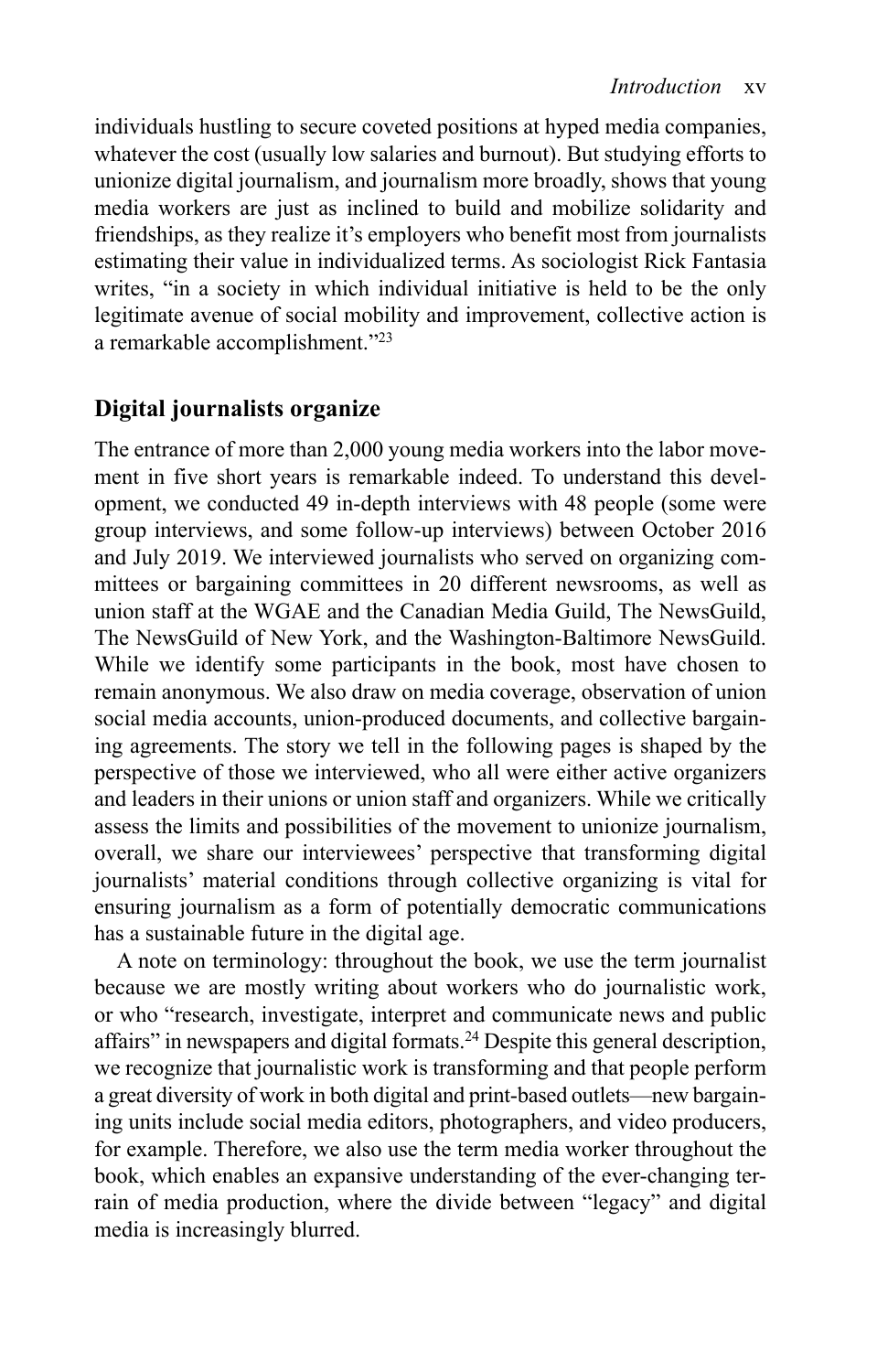#### <span id="page-10-0"></span>xvi *Introduction*

The book's organization follows the process of organizing, or the steps involved in moving from considering the idea of a union to bargaining a first collective agreement, highlighting the social relations that make collec-tive action possible and powerful. [Chapter 1](#page--1-0), "Motivation," examines what compels digital media workers to form unions, including improving working conditions, gaining a voice, safeguarding editorial integrity, addressing racial and gender inequity, protecting workers during layoffs, and confronting industry volatility. Chapter 2, "Activation," outlines the forces that propel a collective diagnosis of problems into full-fledged union drives, and the broader contextual and structural conditions that have made digital media worker unionization possible. Chapter 3, "Mobilization," looks in detail at how organizing drives unfold, paying particular attention to the affective modes journalists have embraced in digital media union drives and the central role communication has played in organizing. [Chapter 4](#page--1-0) , "Recognition," focuses on the struggle unions have faced to win recognition—including aggressive management anti-union campaigns—and how workers mount strategic public pressure campaigns that also serve to build solidarity in and between newsrooms. Chapter 5, "Negotiation," explains the process of collectively bargaining a first contract and assesses the first collective bargaining agreements that have so far been won, many of which include important gains for the sector that have raised journalists' salaries, provided a modicum of stability, and boosted expectations overall. Chapter 6, "Transformation," considers how journalists, newsrooms, and unions have been transformed through the organizing surge in digital media.

In addition to a piece of scholarly research and a public document of a particular moment in journalism and labor movement history, we hope this book will also serve as a guide for other workers seeking to organize their workplaces. If we can leave readers with one point, it's one made by a journalist who started a union in her digital newsroom: "if you don't have a union," she says, "you can make one.["25](#page-12-0)

#### **Notes**

- 1 Meg James, "Los Angeles Times Reaches Historic Agreement with Its Newsroom," *Los Angeles Times*, October 16, 2019, [www.latimes.com/california/](http://www.latimes.com) story/2019-10-16/los-angeles-times-first-guild-contract.
- 2 L.A. Times Guild, "L.A. Times Guild Reaches Agreement with Management on Historic First Contract," *LA Times Guild*, October 16, 2019, [https://latguild.](https://latguild.com) com/news/2019/10/16/los-angeles-times-guild-reaches-agreement.
- 3 James, "Los Angeles Times Reaches Historic Agreement with Its Newsroom."
- [4](#page-4-0) Daniel J. Leab, *A Union of Individuals: The Formation of the American Newspaper Guild, 1933–1936* (New York: Columbia University Press, 1970).
- 5 Elizabeth Grieco, "Newsroom Employment Dropped Nearly a Quarter in Less Than 10 Years, with Greatest Decline at Newspapers," *Pew Research Center*,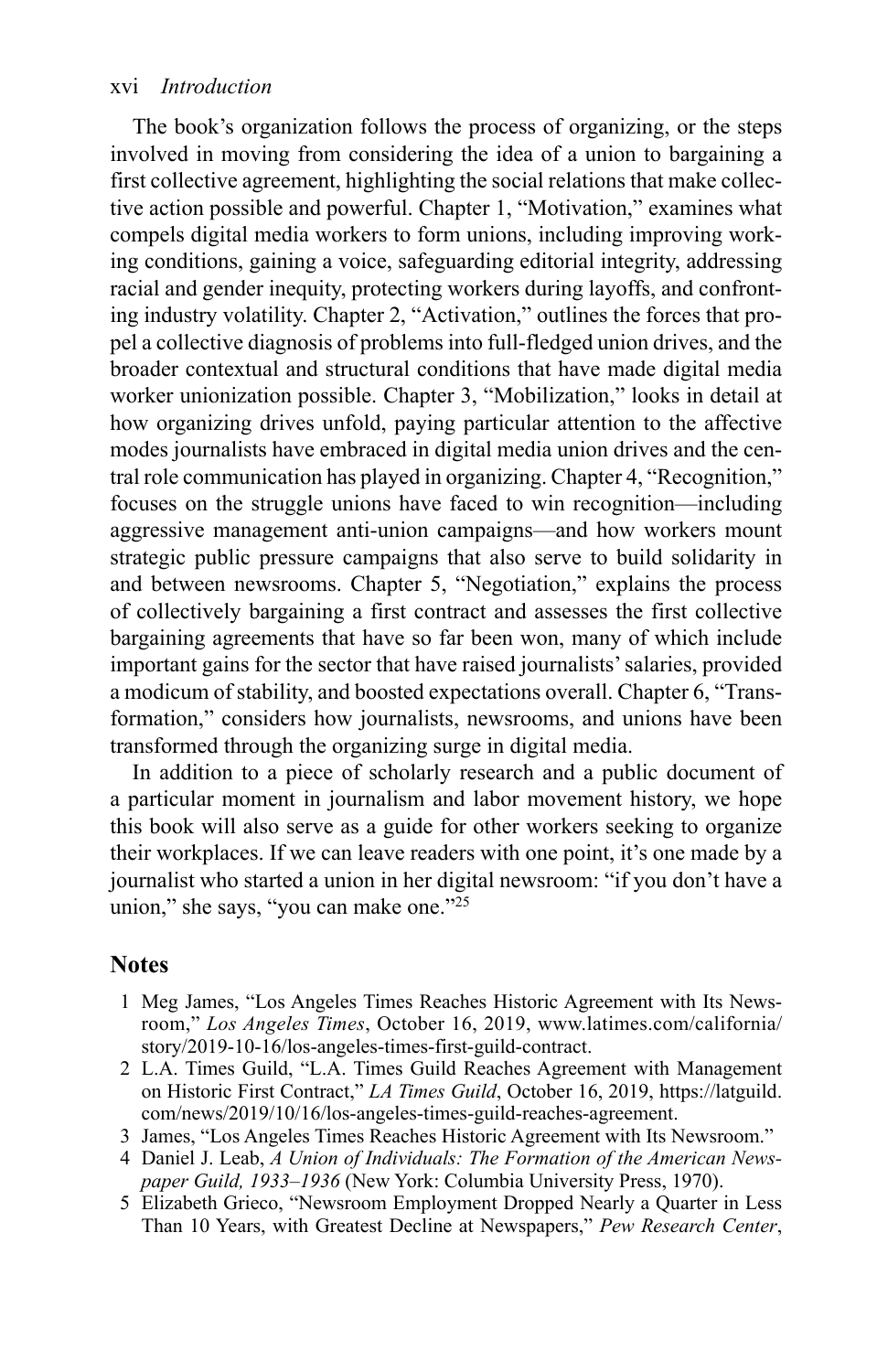<span id="page-11-0"></span>July 30, 2018, www.pewresearch.org/fact-tank/2018/07/30/newsroom-employ ment-dropped-nearly-a-quarter-in-less-than-10-years-with-greatest-decline-at[newspapers/.](http://www.pewresearch.org)

- 6 Errol Salamon, "Digital Media Workers are Unionizing Like It's 1999," *[Rankandfile.ca](https://Rankandfile.ca)*, April 5, 2016, http://rankandfile.ca/digital-media-workers-areunionizing-like-its-1999/.
- 7 Lydia DePillis, "Why Internet Journalists Don't Organize," *The Washington Post*, January 30, 2015, [www.washingtonpost.com/news/storyline/wp/2015/01/30/](http://www.washingtonpost.com) why-internet-journalists-dont-organize/.
- 8 Hamilton Nolan, "Why We've Decided to Organize," *Gawker*, April 16, 2015, http://gawker.com/why-weve-decided-to-organize-1698246231.
- 9 Maxwell Tani, "Hearst Magazine Staffers Unionizing Across Two Dozen Publications, Forming Giant for Writers Guild of America," The Daily Beast, November 11, 2019, www.thedailybeast.com/hearst-magazines-staffers-are-unionizingacross-two-dozen-publications-joining-writers-guild-of-america-east.
- [10](#page-6-0) Victor Pickard, "The Violence of the Market," *Journalism* 20, no. 1 (2019): 154–8; Kim Kelly, "Seize the Media," *Commune*, May 2, 2019, [https://com](https://communemag.com) munemag.com/seize-the-media/.
- 11 Jeffrey C. Alexander, Elizabeth Butler Breese, and María Leungo, eds., *The Crisis of Journalism Reconsidered: Democratic Culture, Professional Codes*, *Digital Future* (New York: Cambridge University Press, 2016); Robert W. McChesney and Victor Pickard, eds., *Will the Last Reporter Please Turn Out the Lights: The Collapse of Journalism and What Can Be Done to Fix It (New* York: The New Press, 2011); Mike Gasher, Colette Brin, Christine Crowther, Gretchen King, Errol Salamon, and Simon Thibault, eds., *Journalism in Crisis: Bridging Theory and Practice for Democratic Media Strategies in Canada*  (Toronto: University of Toronto Press, 2016); Emily Bell and Taylor Owen, *The Platform Press: How Silicon Valley Reengineered Journalism*, Tow Center for Digital Journalism, Columbia University, March 2017,  [www.cjr.org/tow\\_center\\_](http://www.cjr.org)  reports/platform-press-how-silicon-valley-reengineered-journalism.php.
- [12](#page-7-0) See Pickard, "The Violence of the Market."
- [13](#page-7-0)  See, for example: Nicole S. Cohen, *Writers' Rights: Freelance Journalism in a*  Nicole S. Cohen, "At Work in the Digital Newsroom," Digital Journalism 7, no. Industry Restructure, Job Loss and Professional Identity," Journalism Studies 19, *Digital Age* (Montreal and Kingston: McGill-Queen's University Press, 2016); 5 (2019): 571–91; Caitlin Petre, "Engineering Consent: How the Design and Marketing of Newsroom Analytics Tools Rationalized Journalists' Labor," *Digital Journalism* 6, no. 4 (2018): 509–27; Errol Salamon, "Digitizing Freelance Media Labor: A Class of Workers Negotiates Entrepreneurialism and Activism," *New Media & Society*, July 17, 2019, [https://doi.org/10.1177/1461444819861958;](https://doi.org)  Merryn Sherwood and Penny O'Donnell, "Once a Journalist, Always a Journalist? no. 7 (2016): 1021–38; Sasu Siegelbaum and Ryan J. Thomas, "Putting the Work (Back) into Newswork: Searching for the Sources of Normative Failure," *Journalism Practice* 10, no. 3 (2016): 387–404; James R. Compton and Paul Benedetti, "Labour, New Media, and the Institutional Restructuring of Journalism," *Journalism Studies* 11, no. 4 (2010): 487–99; Henrik Örnebring, "Technology and JournalismasLabour: Historical Perspectives," *Journalism* 11, no. 1 (2010): 57–74.
- [14](#page-7-0)  Maxwell Strachan, "The Fall of Mic Was a Warning," *HuffPost US*, July 23, 2019, www.huffingtonpost.ca/entry/mic-layoffs-millennial-digital-news-site-warning [n\\_5c8c144fe4b03e83bdc0e0bc](http://www.huffingtonpost.ca).